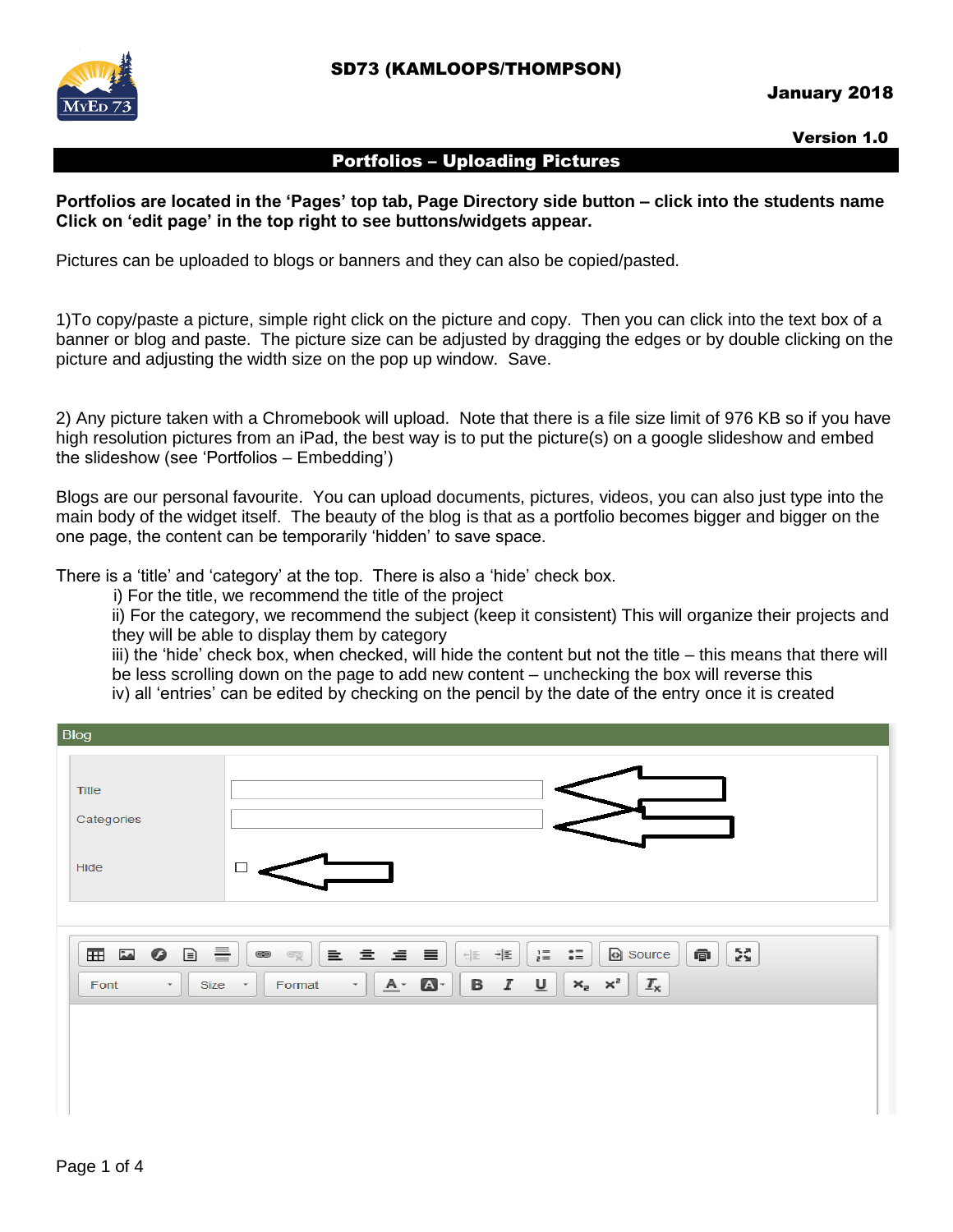

## January 2018

#### Version 1.0

# Portfolios – Uploading Pictures

| <b>Blog</b> | Category All v • Month Current<br>$\vee$ • New Entry |  |
|-------------|------------------------------------------------------|--|
| <b>TEST</b> | 21/12/2017                                           |  |
|             |                                                      |  |

To Upload Photos in either a blog or a banner: (note make sure that a picture is already saved on gedu or on the computer)

Click on the 'mountain box'



#### This will bring up a pop up window: Click on 'Browse Server'

| Image Info<br>Advanced<br>Link<br><b>URL</b><br><b>Browse Server</b><br><b>Alternative Text</b><br>Preview<br>Width<br>Lorem ipsum dolor sit amet, consectetuer adipiscing<br>a c<br>elit. Maecenas feugiat consequat diam. Maecenas<br><b>Height</b><br>metus. Vivamus diam purus, cursus a, commodo non,<br>facilisis vitae, nulla. Aenean dictum lacinia tortor, Nunc<br>iaculis, nibh non iaculis aliguam, orci felis euismod<br><b>Border</b><br>neque, sed ornare massa mauris sed velit. Nulla<br>pretium mi et risus. Fusce mi pede, tempor id, cursus<br>ac, ullamcorper nec, enim. Sed tortor. Curabitur<br><b>HSpace</b><br>molestie. Duis velit augue, condimentum at, ultrices a,<br>luctus ut, orci. Donec pellentesque egestas eros.<br>Integer cursus, augue in cursus faucibus, eros pede<br>VSpace<br>bibendum sem, in tempus tellus justo quis liquia. Etiam v<br>Alignment<br><not set=""></not> |                         |    |        |
|----------------------------------------------------------------------------------------------------------------------------------------------------------------------------------------------------------------------------------------------------------------------------------------------------------------------------------------------------------------------------------------------------------------------------------------------------------------------------------------------------------------------------------------------------------------------------------------------------------------------------------------------------------------------------------------------------------------------------------------------------------------------------------------------------------------------------------------------------------------------------------------------------------------------|-------------------------|----|--------|
|                                                                                                                                                                                                                                                                                                                                                                                                                                                                                                                                                                                                                                                                                                                                                                                                                                                                                                                      | <b>Image Properties</b> |    | ж      |
|                                                                                                                                                                                                                                                                                                                                                                                                                                                                                                                                                                                                                                                                                                                                                                                                                                                                                                                      |                         |    |        |
|                                                                                                                                                                                                                                                                                                                                                                                                                                                                                                                                                                                                                                                                                                                                                                                                                                                                                                                      |                         |    |        |
|                                                                                                                                                                                                                                                                                                                                                                                                                                                                                                                                                                                                                                                                                                                                                                                                                                                                                                                      |                         |    |        |
|                                                                                                                                                                                                                                                                                                                                                                                                                                                                                                                                                                                                                                                                                                                                                                                                                                                                                                                      |                         |    |        |
|                                                                                                                                                                                                                                                                                                                                                                                                                                                                                                                                                                                                                                                                                                                                                                                                                                                                                                                      |                         |    |        |
|                                                                                                                                                                                                                                                                                                                                                                                                                                                                                                                                                                                                                                                                                                                                                                                                                                                                                                                      |                         |    |        |
|                                                                                                                                                                                                                                                                                                                                                                                                                                                                                                                                                                                                                                                                                                                                                                                                                                                                                                                      |                         |    |        |
|                                                                                                                                                                                                                                                                                                                                                                                                                                                                                                                                                                                                                                                                                                                                                                                                                                                                                                                      |                         |    |        |
|                                                                                                                                                                                                                                                                                                                                                                                                                                                                                                                                                                                                                                                                                                                                                                                                                                                                                                                      |                         |    |        |
|                                                                                                                                                                                                                                                                                                                                                                                                                                                                                                                                                                                                                                                                                                                                                                                                                                                                                                                      |                         |    |        |
|                                                                                                                                                                                                                                                                                                                                                                                                                                                                                                                                                                                                                                                                                                                                                                                                                                                                                                                      |                         |    |        |
|                                                                                                                                                                                                                                                                                                                                                                                                                                                                                                                                                                                                                                                                                                                                                                                                                                                                                                                      |                         |    |        |
|                                                                                                                                                                                                                                                                                                                                                                                                                                                                                                                                                                                                                                                                                                                                                                                                                                                                                                                      |                         | OK | Cancel |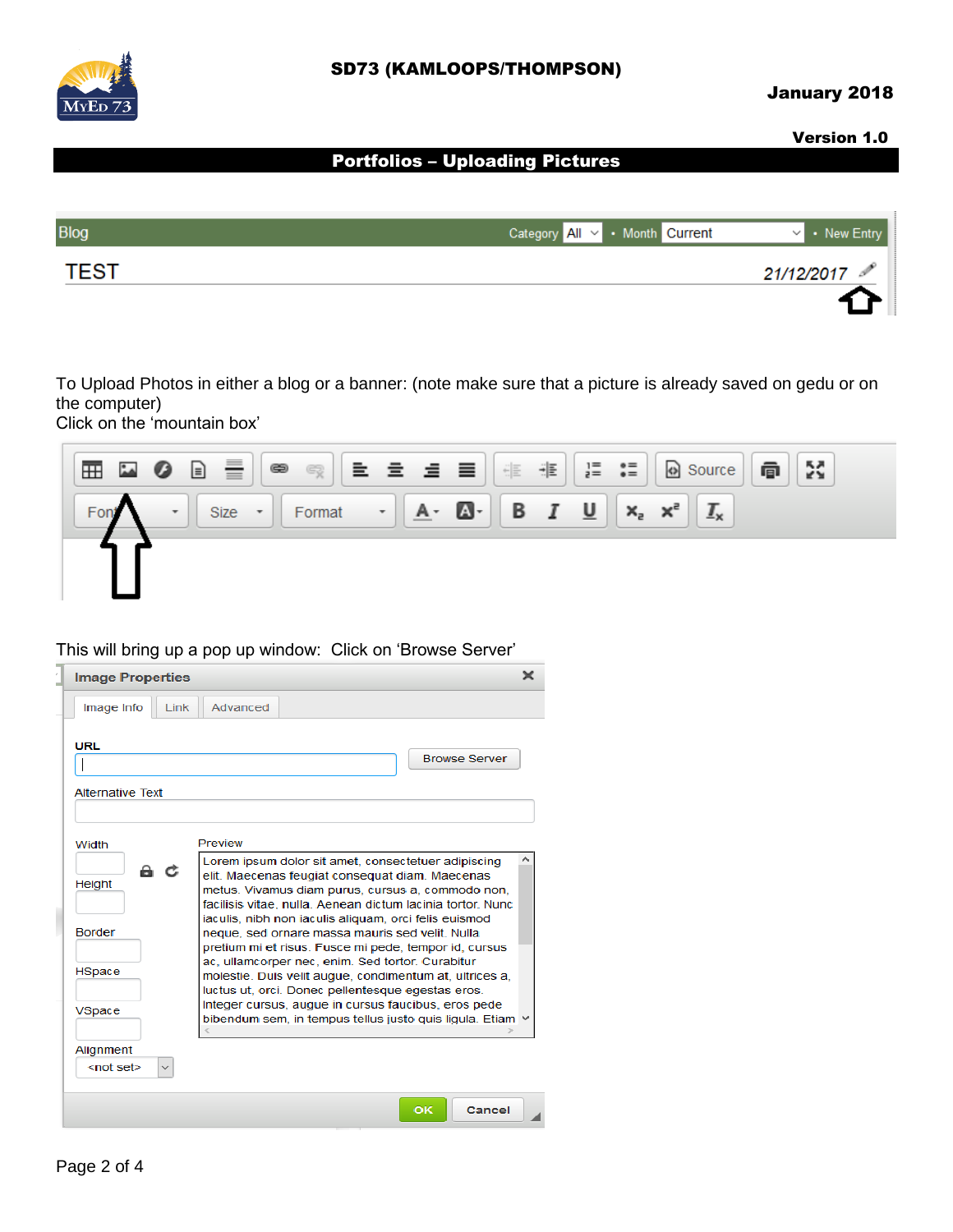

#### January 2018

Version 1.0

## Portfolios – Uploading Pictures

Click on 'From My Computer' (\*note that if this student has uploaded photos here before, you will see some pictures in the 'From Resources' tab. To upload a new photo, they will need to click on 'From My Computer')

| MyEducation BC: Browse for Image - Mozilla Firefox<br>B |                                                                    |             |              |       |   |
|---------------------------------------------------------|--------------------------------------------------------------------|-------------|--------------|-------|---|
|                                                         | <b>1 A</b> https://www.myeducation.gov.bc.ca/aspen/embeddedFileMar |             | 120%         | 0.0.0 |   |
| <b>From Resources</b>                                   | From My Computer                                                   |             |              |       | ^ |
| <b>Filename</b>                                         |                                                                    | <b>Size</b> | DateUploaded |       |   |
|                                                         |                                                                    |             |              |       |   |
|                                                         |                                                                    |             |              |       |   |

This will bring the picture to the pop up window. The picture is automatically sized VERY large so it will need to be resized. Our recommendation is to change the width to 500 or lower. They will not need to change anything else. Once resized, click on the green 'OK' button. This will put the picture into the banner or blog.

| <b>Image Properties</b>   | $\mathbf{x}$                                                              |
|---------------------------|---------------------------------------------------------------------------|
| Image Info                | Advanced<br>Link                                                          |
| <b>URL</b>                |                                                                           |
|                           | <b>Browse Server</b><br>fileStream.do?fileSource=/00000083/FIL000004Ftc3e |
| <b>Alternative Text</b>   |                                                                           |
|                           |                                                                           |
| Width                     | Preview                                                                   |
| 1032                      |                                                                           |
| Height                    |                                                                           |
| 1028                      |                                                                           |
| <b>Border</b>             |                                                                           |
|                           | Outstan                                                                   |
| <b>HSpace</b>             | Aggressive<br>Handso                                                      |
| VSpace                    | tive <sup>2</sup>                                                         |
|                           | $\epsilon$                                                                |
| Alignment                 |                                                                           |
| $\checkmark$<br>$not set$ |                                                                           |
|                           |                                                                           |
|                           | OK<br><b>Cancel</b>                                                       |